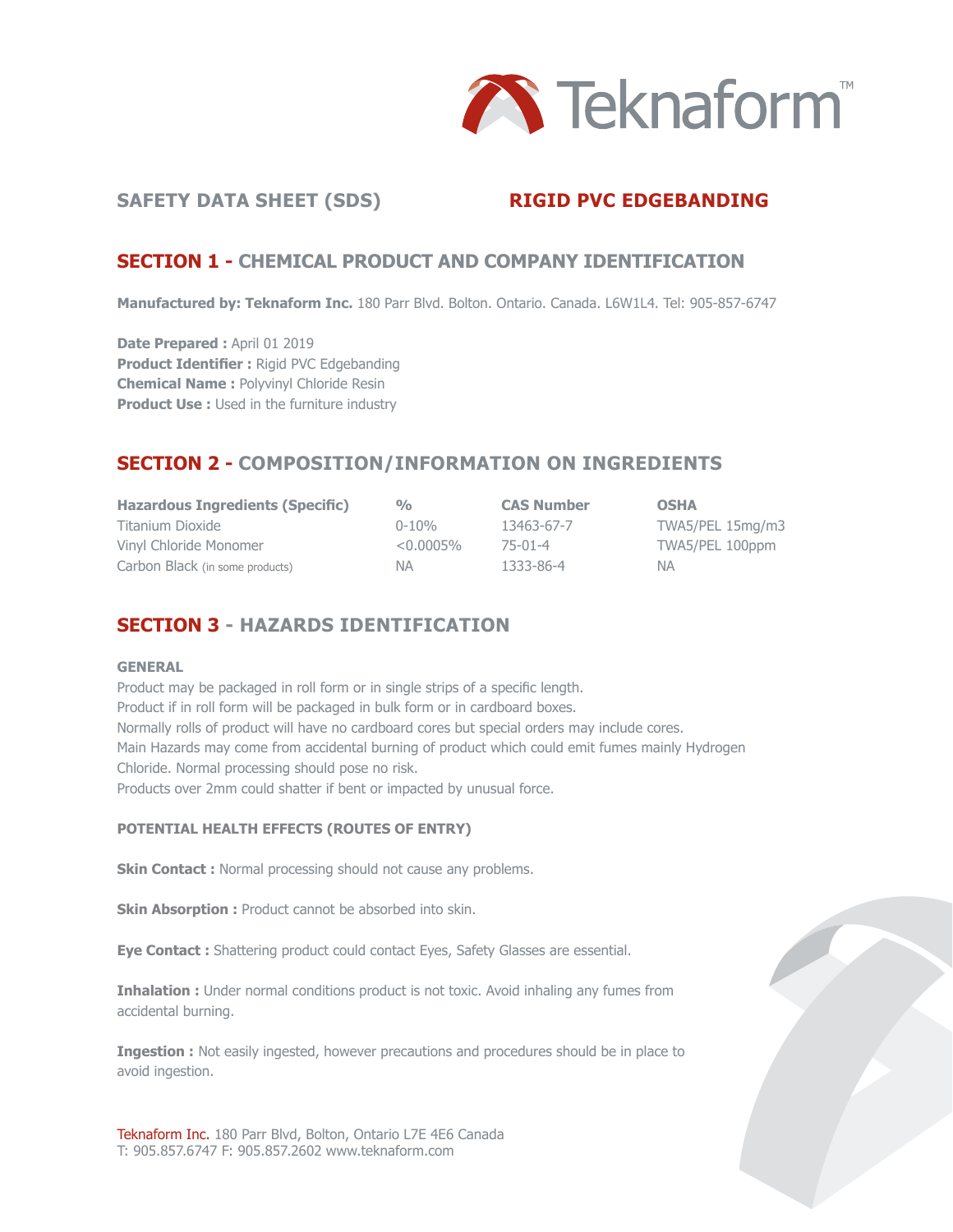

#### **SECTION 4 - FIRST AID MEASURES**

**Skin Contact:** Product is not acutely toxic, but if skin is cracked or open to exposure ensure proper skin protection is in place.

**Eye Contact:** Not acutely toxic, but if contact occurs wash with warm water.

**Inhalation:** If fumes occur from burning material remove personnel to area where fresh air is available and seek medical attention.

**Ingestion:** No likely route for ingestion.

# **SECTION 5 - FIRE FIGHTING MEASURES**

**Flammability:** In normal state PVC Edgebanding will self-extinguish unless exposed to continuous sources of heat or direct flame

**Means of Extinction :** Extinguish with water or ABC Dry Chemical

**Flash Point:** 390C

**Hazardous Once** ignited this product will emit hazardous fumes such as during fire, gases hazardous to health may be formed.

**Combustion:** Once ignited without extinguishing media being applied this product will continue to burn and can emit hazardous fumes including CO2 and HCI (Hydrogen Chloride)

**Fire Fighters Advice:** If ignition occurs, all firefighters should wear positive pressure self-contained breathing apparatus (SCBA) until fire is extinguished.

#### **SECTION 6 - ACCIDENTAL RELEASE MEASURES**

Leak and Spill: Product is not in liquid state so spill procedures are not applicable.

**Procedures:** Any debris from product processing should be swept from floor and disposed of in accordance with local regulations.

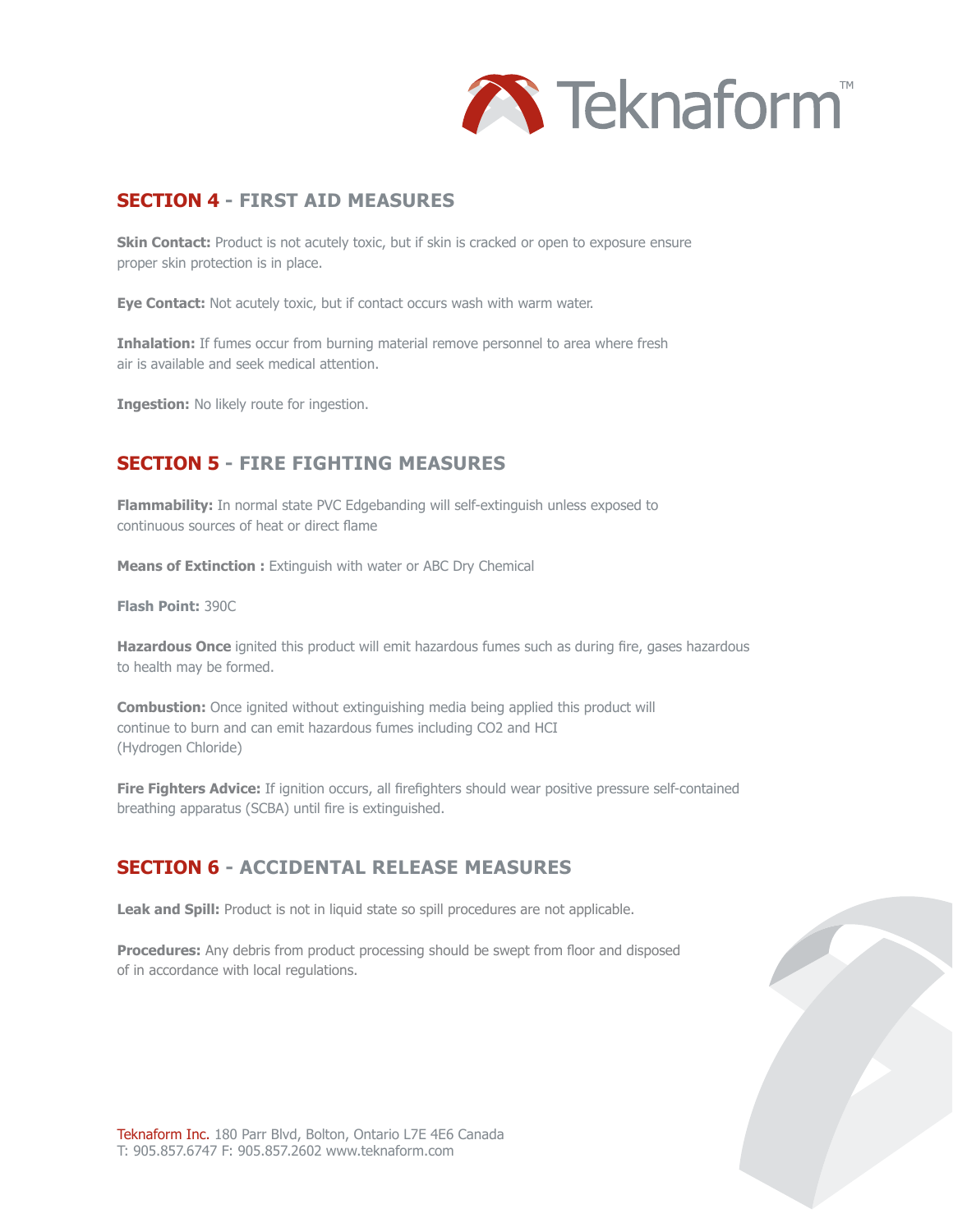

#### **SECTION 7 - HANDLING AND STORAGE**

**Handling and Storage:** If stored for prolonged periods of time, rolls should be limited to 5 high and where possible should be removed from direct sunlight or placed where temperatures are consistently not above 90F (33C)

# **SECTION 8 - EXPOSURE CONTROL/PERSONAL PROTECTION**

**Exposure Limits:** Under normal processing conditions there is no limit to exposure, other than required direct ventilation and exhaust at point of processing.

#### **Protective Equipment**

**Eyes:** Safety Glasses should be worn at all times

**Face/Skin:** All machinery should have proper quarding at point of processing Face masks should be worn at point of processing.

**Clothing:** In general clothing should guard against errant debris at point of processing.

# **SECTION 9 - PHYSICAL AND CHEMICAL PROPERTIES**

**Physical State :** Solid.

**Odour and appearance :** Low odour, coiled tape in various colours and patterns.

**Specific Gravity :** 1.46 +/- .10

**Boiling Point :** Not Applicable.

**Freezing Point :** Not Applicable.

# **SECTION 10 - STABILITY AND REACTIVITY**

**Chemical Stability :** Stable under normal conditions.

**Incompatibility with Other Substances :** None.

**Hazardous :**

**Decomposition Products :** No hazardous decomposition products are known.

Teknaform Inc. 180 Parr Blvd, Bolton, Ontario L7E 4E6 Canada T: 905.857.6747 F: 905.857.2602 www.teknaform.com